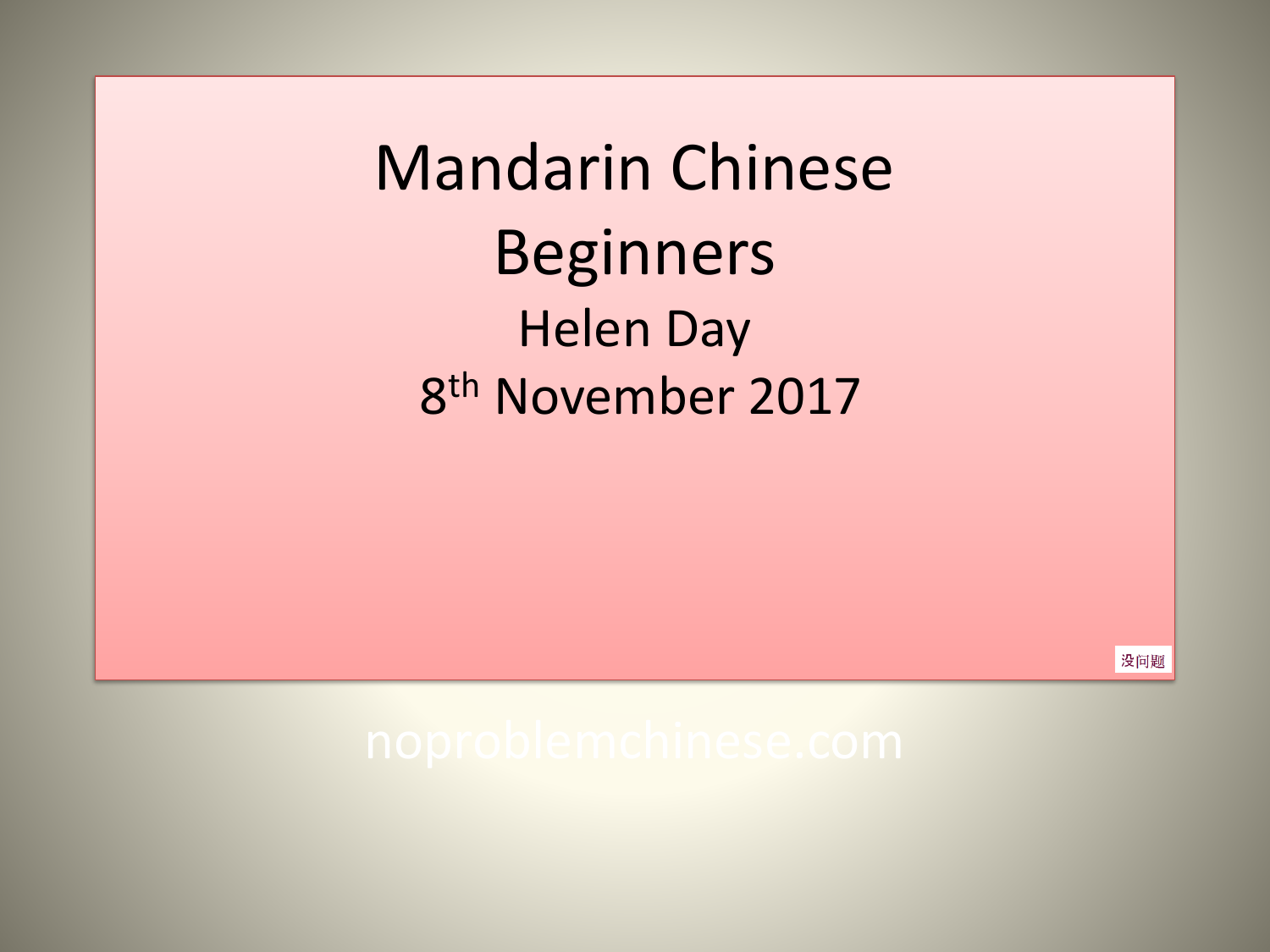

**[Quizlet](https://quizlet.com/155284207/flashcards)**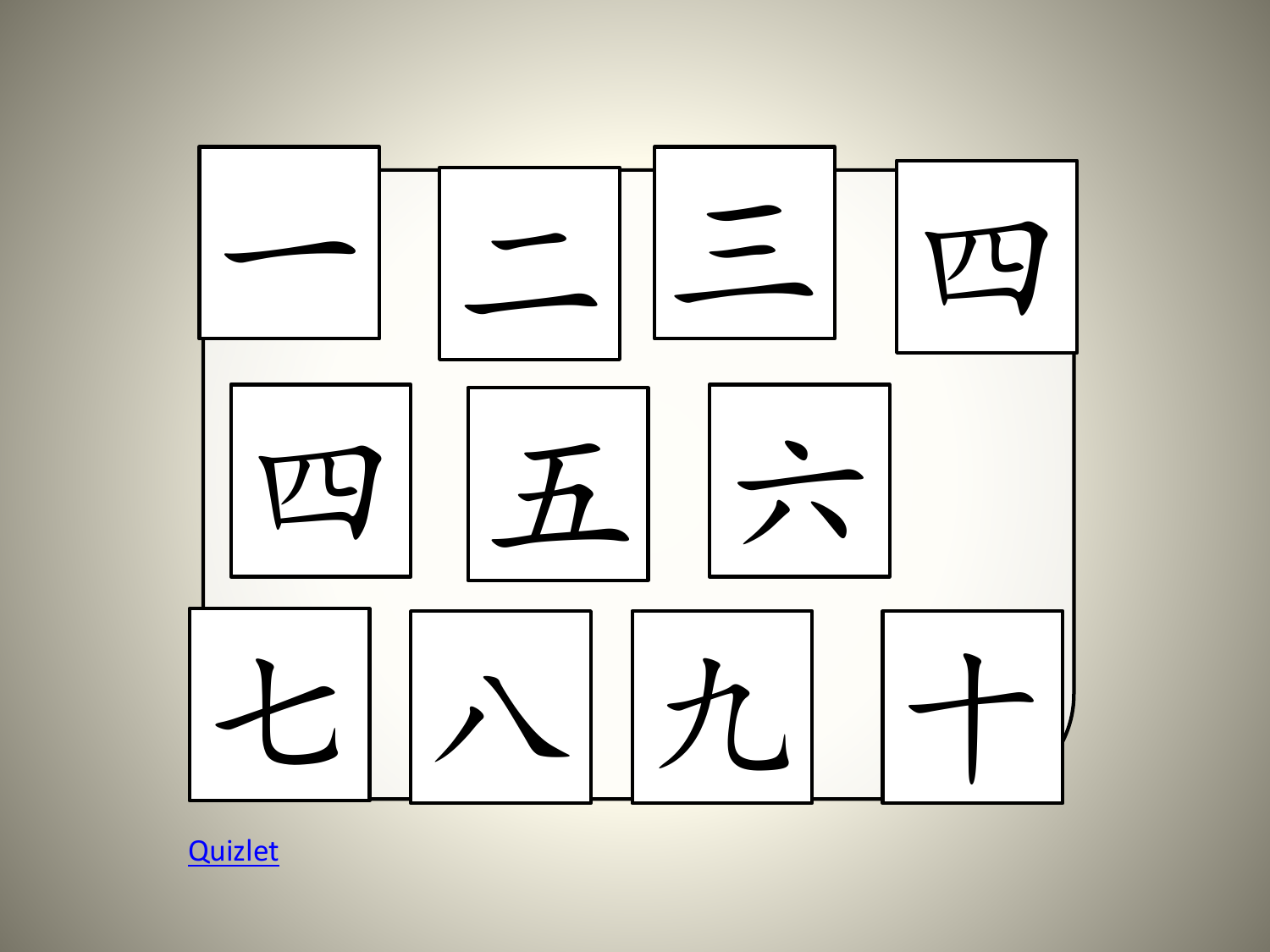The answers to last week's homework task:

```
tā shì měiguó rén 他是美国人
yīngwén 英文
nǐ shì nǎ guó rén? 你是哪国人?
nǐ hǎo ma? 你好吗?
hěn hǎo 很好
```
yīngguó rén 英国人

tā shì zhōngguó rén háishì rìběn rén? 他是中国人还是日本人?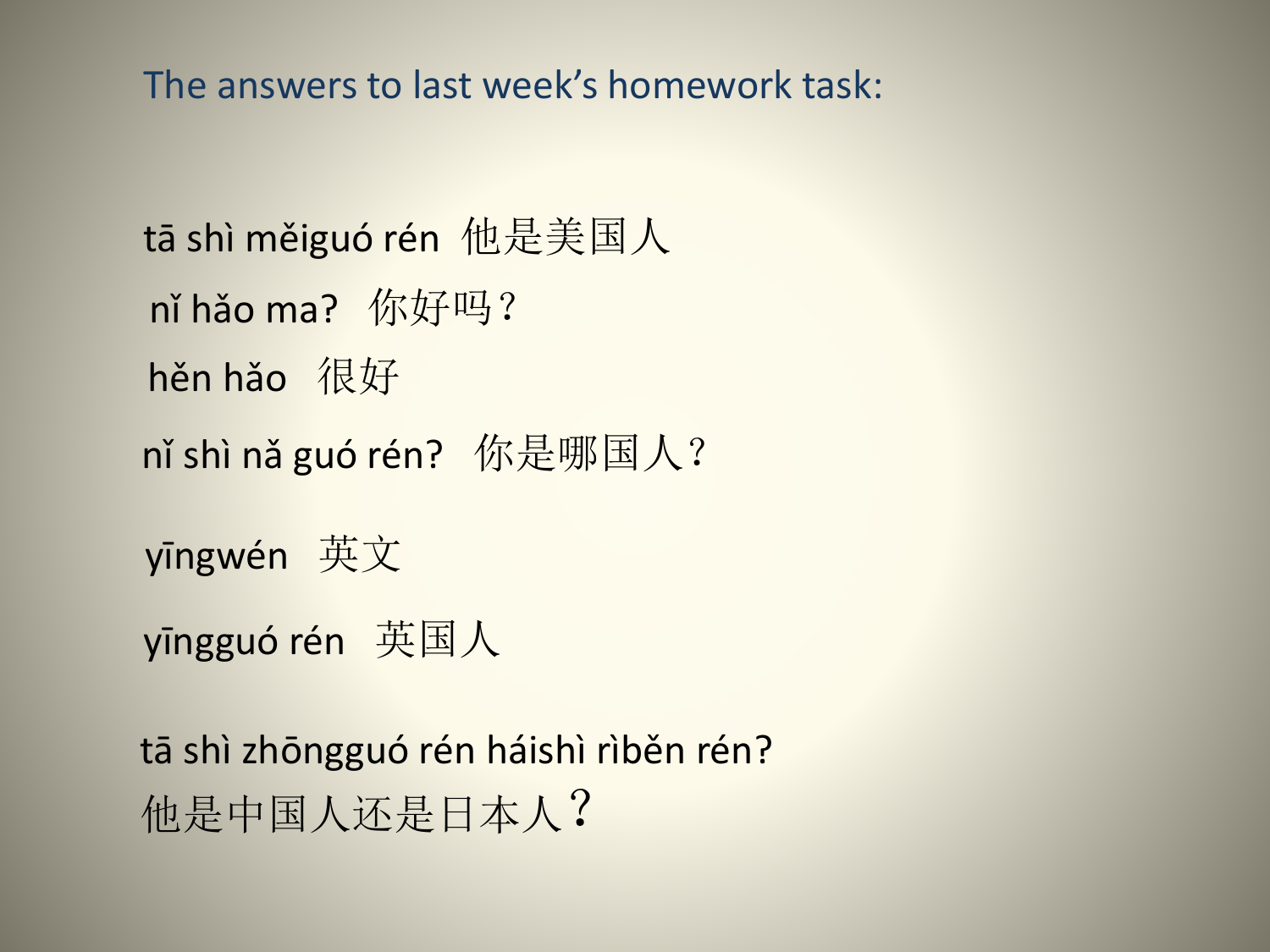- This lesson we spent most of the time revising what we have covered so far. The only new language was regarding family.
- The next pages show the 'roof' component of characters, as we saw in  $\dot{\mathcal{F}}$  last lesson.
- The old-fashioned word for 'pig' put under a roof is how the character shows 'house, home' : jia1 家
- 家人 = family 我的家 = my home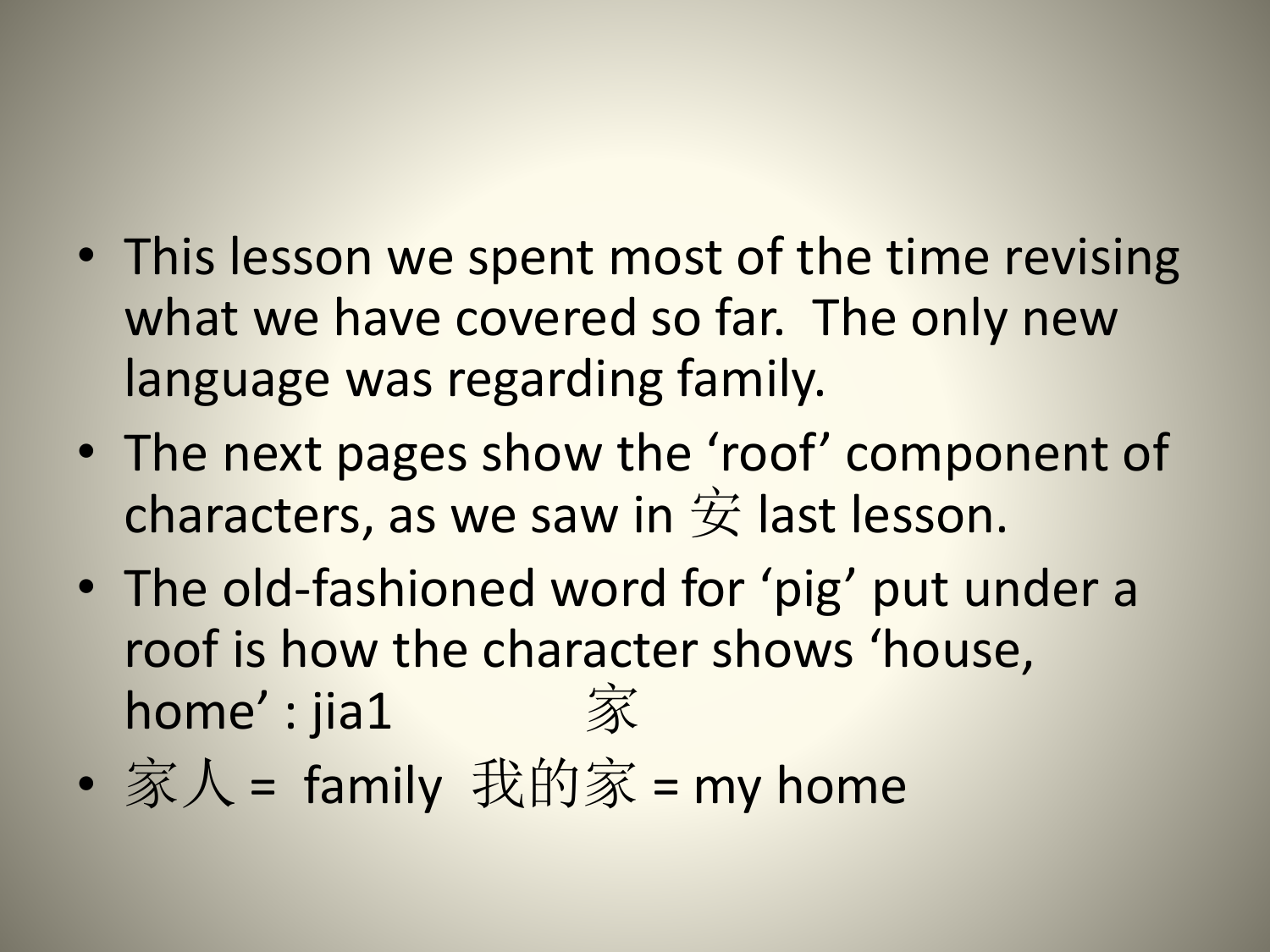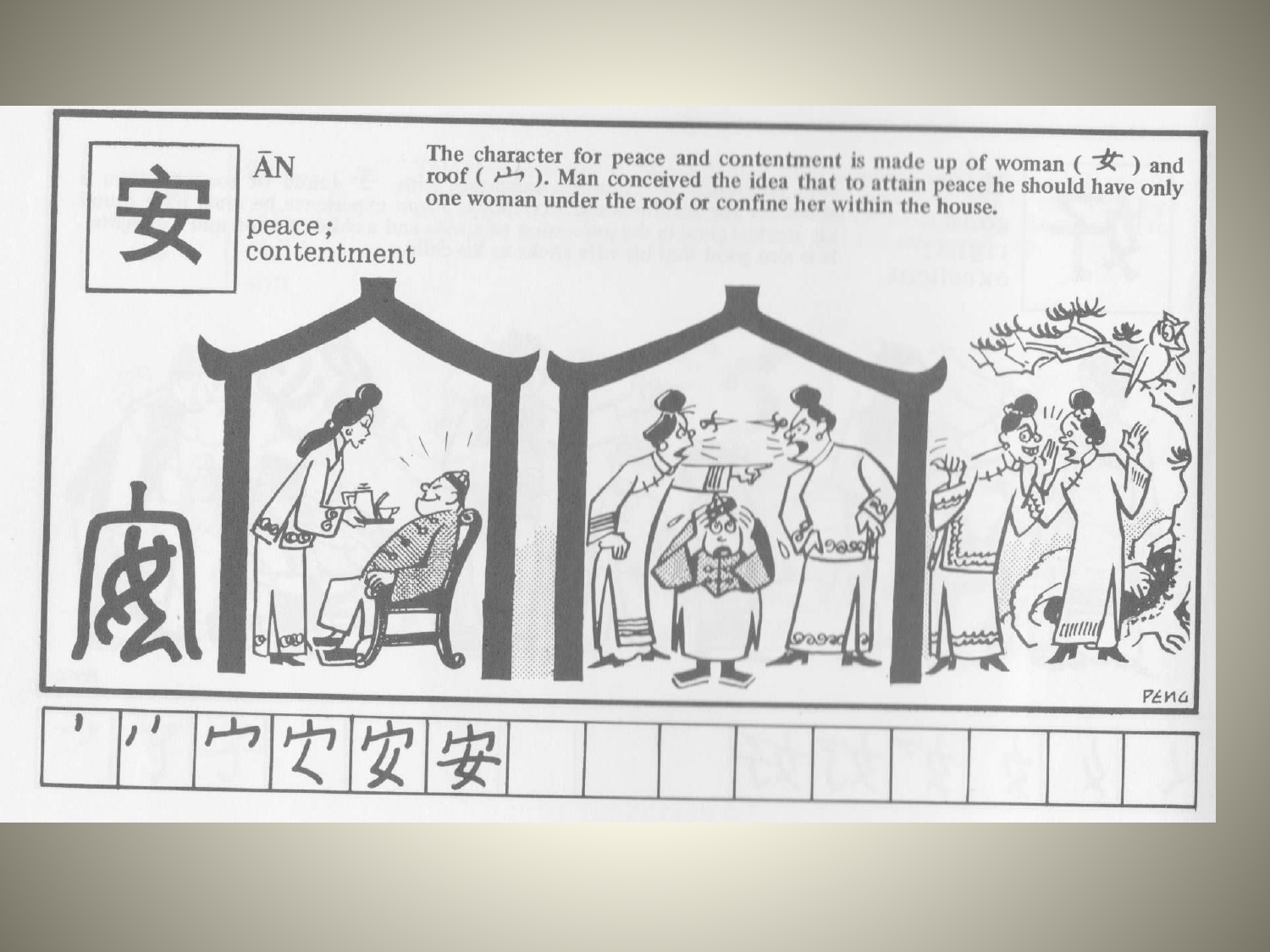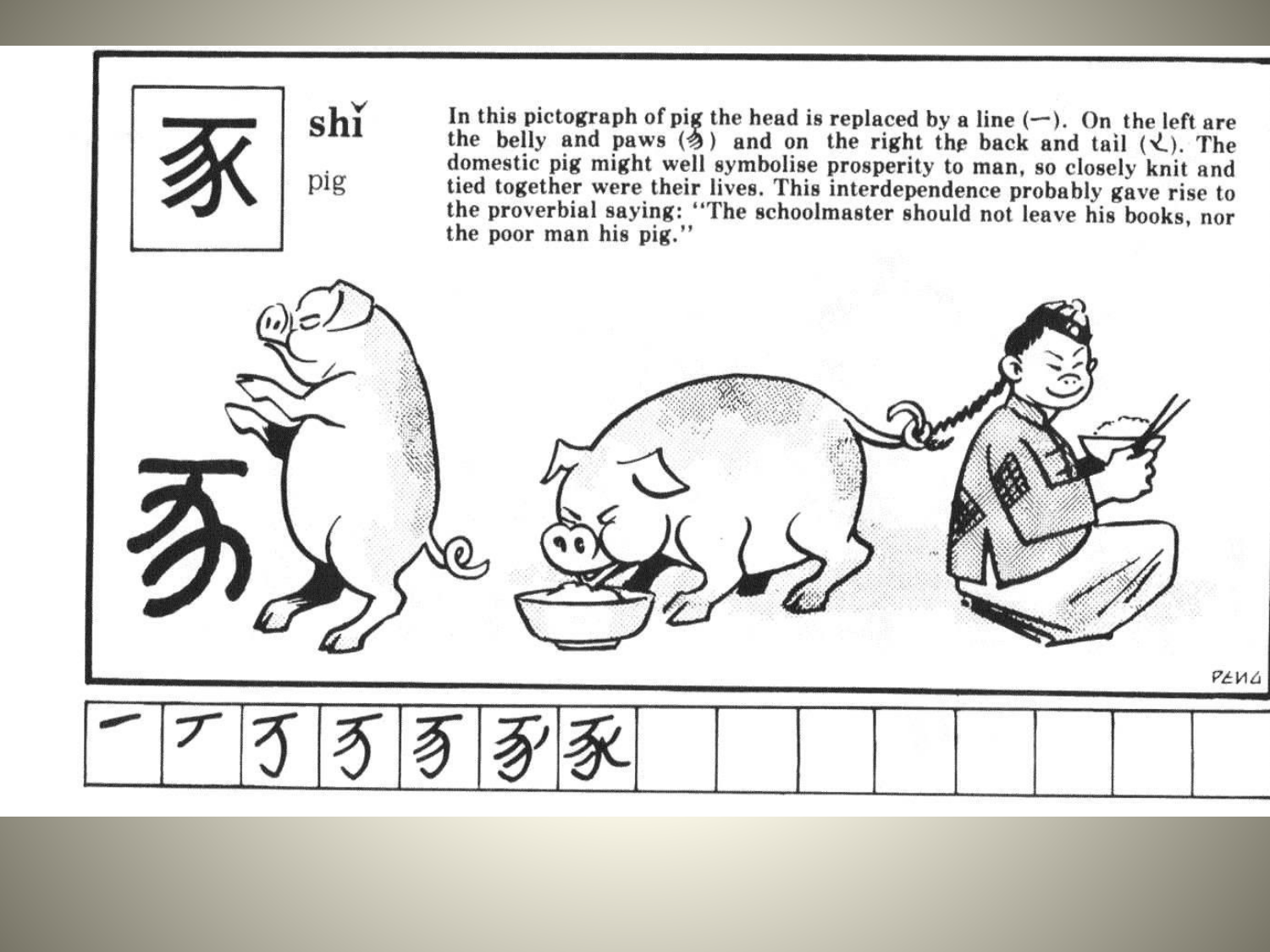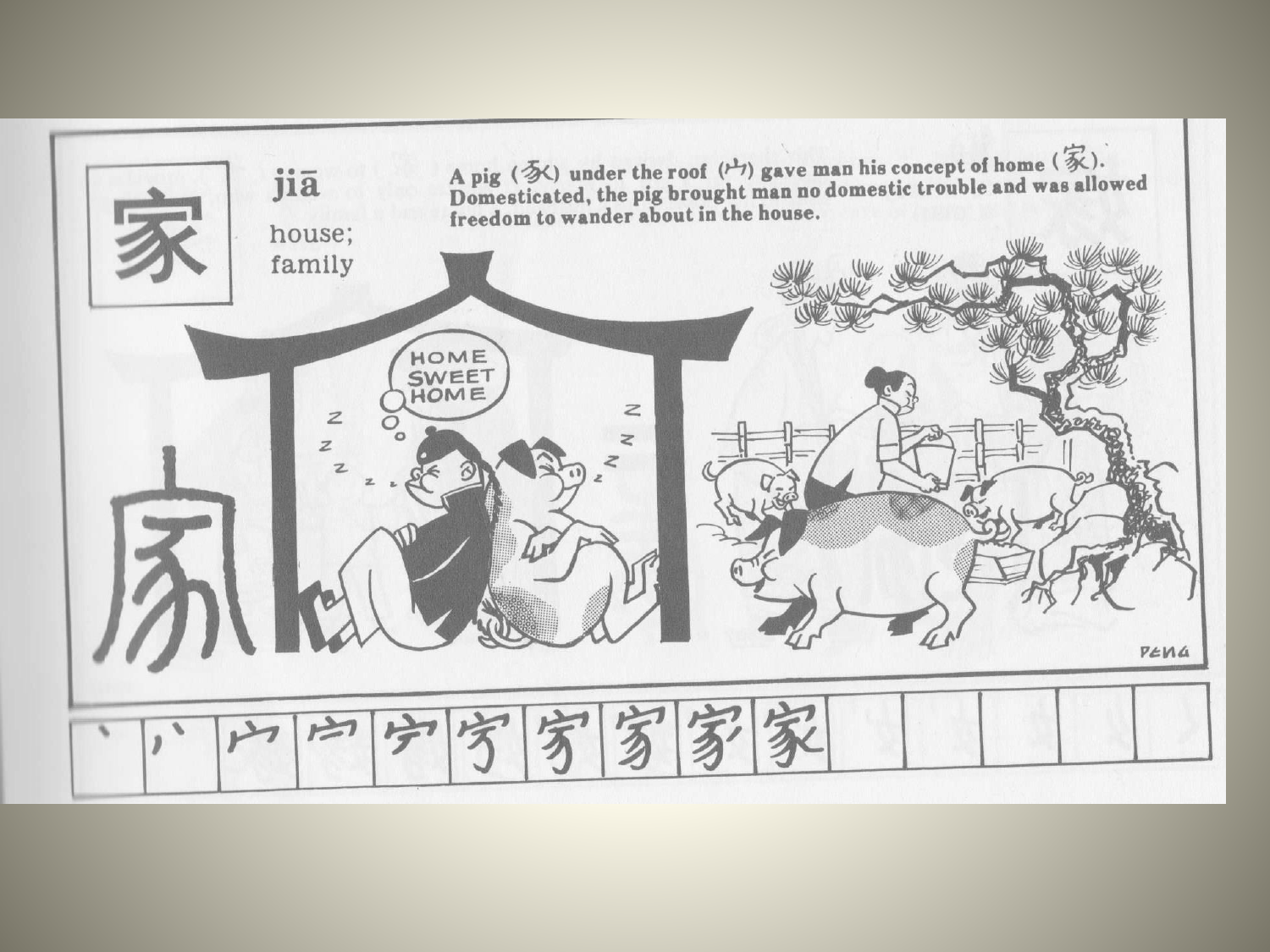• Here are the Chinese characters for the points of the compass:

**North:**  $\frac{1}{16}$  as in 北京 (bei3jing1 – North capital South: 南京 (nan2jing1 – South capital) East: 东 东京 (dong1jing1 – Tokyo) West: 西 西安 (xi'an) – 'West Peace' (where you'll find the Terracotta Army)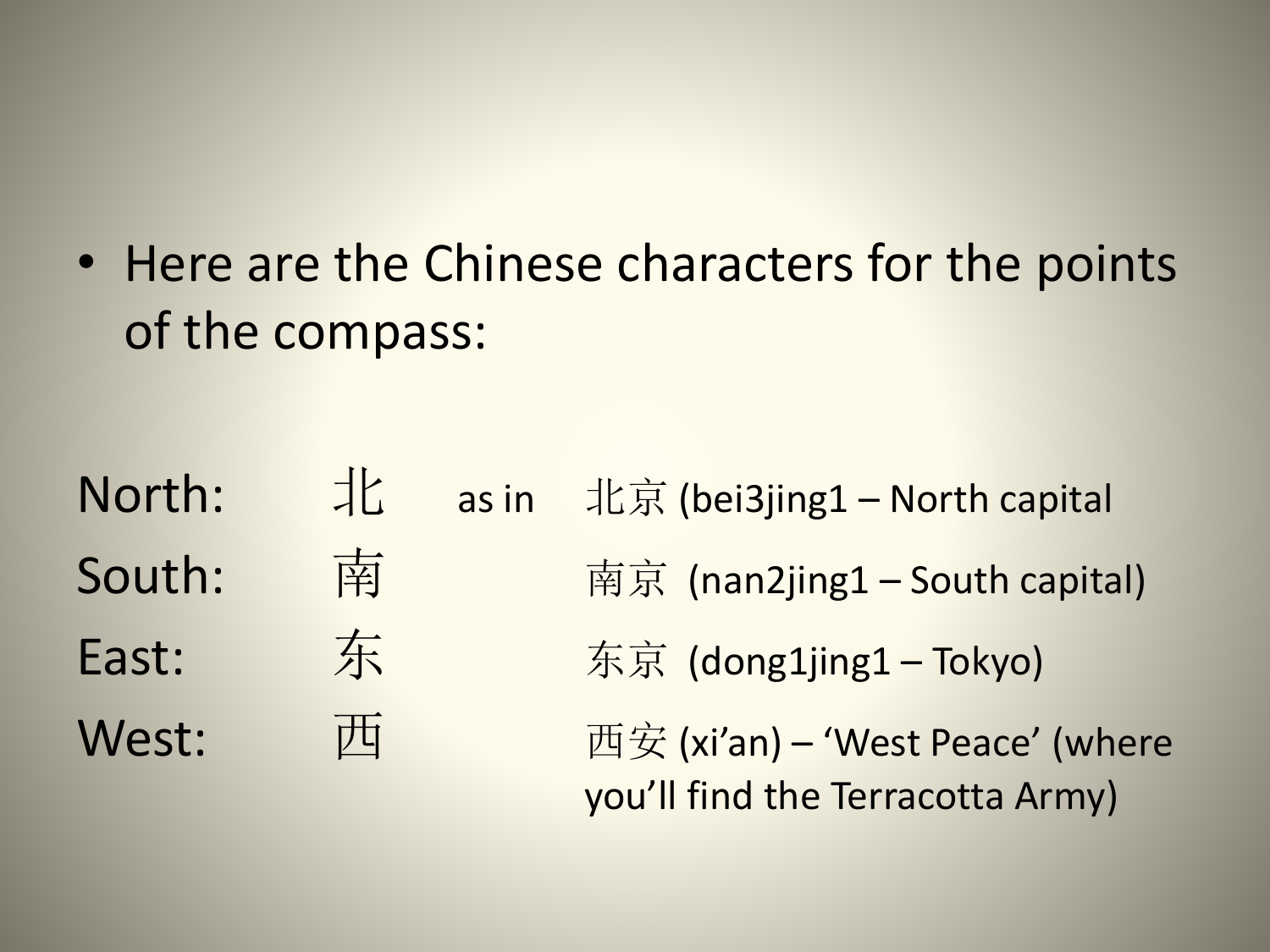• http://www.phrasebotgames.com/#/quizgam e/155284207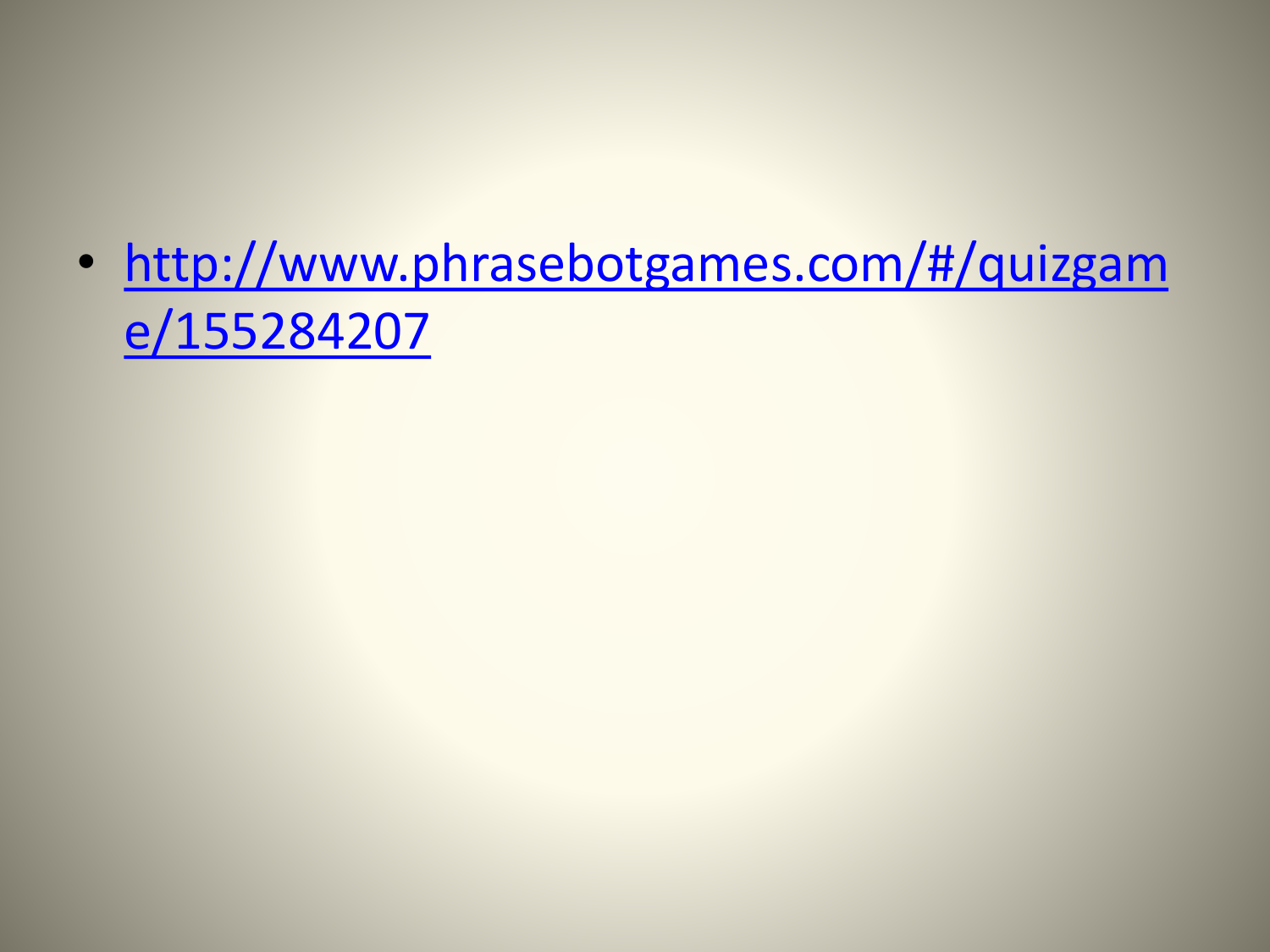作业 - homework Translate the following into English. (The same sentences are on the next slide but in characters)

- 1) nǐmen shì rìběn rén ma?
- 2) tāmen shì nǎ guórén?
- 3) měiguó hěn dà. Zhōngguó yě hěn dà
- 4) nǐ de yīngwén hěn hǎo
- 5) wǒmen bùshì zhōngguó rén
- 6) běijīng de tiān'ānmén hěn dà hěn dà